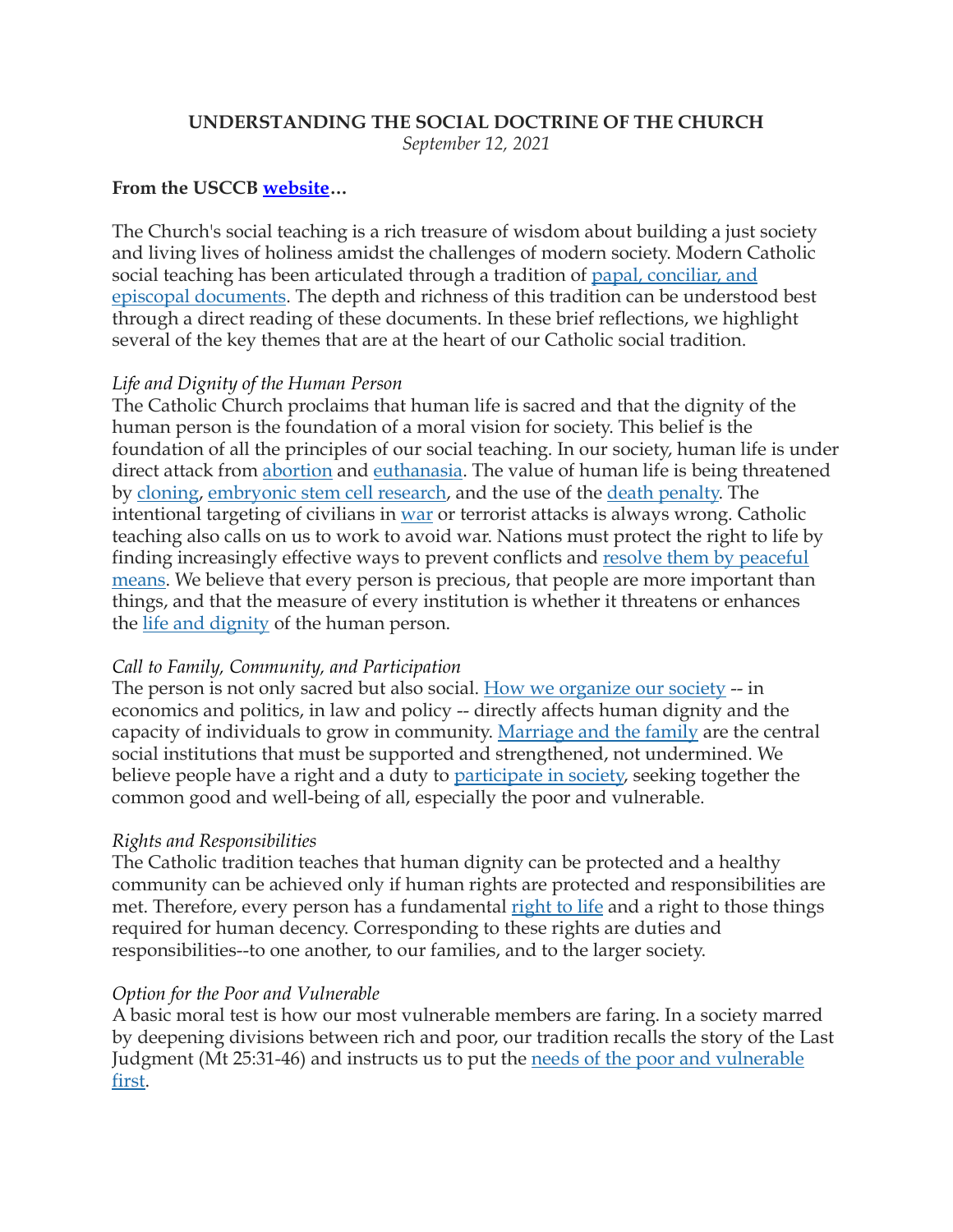# *The Dignity of Work and the Rights of Workers*

The [economy must serve people](https://www.usccb.org/issues-and-action/human-life-and-dignity/labor-employment/index.cfm), not the other way around. Work is more than a way to make a living; it is a form of continuing participation in Gods creation. If the dignity of work is to be protected, then the basic rights of workers must be respected--the right to productive work, to decent and fair wages, to the organization and joining of unions, to private property, and to economic initiative.

### *Solidarity*

We are [one human family](http://www.crs.org/globalpoverty/about/index.cfm) whatever our national, racial, ethnic, economic, and ideological differences. We are our brothers and sisters keepers, wherever they may be. Loving our neighbor has [global dimensions](https://www.usccb.org/issues-and-action/human-life-and-dignity/global-issues/index.cfm) in a shrinking world. At the core of the virtue of solidarity is the pursuit of justice and peace. Pope Paul VI taught that if you want peace, work for justice.[1](https://www.vatican.va/holy_father/paul_vi/messages/peace/documents/hf_p-vi_mes_19711208_v-world-day-for-peace_en.html) The Gospel calls us to be peacemakers. Our love for all our sisters and brothers demands that we promote peace in a world surrounded by violence and conflict.

### *Care for God's Creation*

We show our respect for the Creator by our [stewardship of creation.](https://www.usccb.org/issues-and-action/human-life-and-dignity/environment/index.cfm) Care for the earth is not just an Earth Day slogan, it is a requirement of our faith. We are called to protect people and the planet, living our faith in relationship with all of Gods creation. This environmental challenge has fundamental moral and ethical dimensions that cannot be ignored.

## [Publication No. 5-315](http://www.usccbpublishing.org/productdetails.cfm?PC=1235)

USCCB Communications Washington, D.C. ISBN 1-57455-315-1 1 Paul VI, *[For the Celebration of the Day Of Peace](http://www.vatican.va/holy_father/paul_vi/messages/peace/documents/hf_p-vi_mes_19711208_v-world-day-for-peace_en.html)* (Rome: January 1, 1972). Text is drawn from *Sharing Catholic Social Teaching: Challenges and Directions* (Washington, DC: USCCB, 1998) and *[Faithful Citizenship: A Catholic Call to](https://www.usccb.org/issues-and-action/faithful-citizenship/index.cfm)  [Political Responsibility](https://www.usccb.org/issues-and-action/faithful-citizenship/index.cfm)* (Washington, DC: USCCB, 2003).

# **Also from the [USCCB](https://www.usccb.org/beliefs-and-teachings/what-we-believe/catholic-social-teaching/foundational-documents)…**

### Papal and Vatican Documents

- [Rerum Novarum](http://www.vatican.va/holy_father/leo_xiii/encyclicals/documents/hf_l-xiii_enc_15051891_rerum-novarum_en.html) (On the Condition of Labor)—Pope Leo XIII, 1891
- [Quadragesimo Anno](http://www.vatican.va/holy_father/pius_xi/encyclicals/documents/hf_p-xi_enc_19310515_quadragesimo-anno_en.html) (After Forty Years)—Pope Pius XI, 1931
- [Mater et Magistra](http://www.vatican.va/holy_father/john_xxiii/encyclicals/documents/hf_j-xxiii_enc_15051961_mater_en.html) (Christianity and Social Progress) St. John XXIII, 1961
- [Pacem in Terris](http://www.vatican.va/holy_father/john_xxiii/encyclicals/documents/hf_j-xxiii_enc_11041963_pacem_en.html) (Peace on Earth) St. John XXIII, 1963
- [Gaudium et Spes](http://www.vatican.va/archive/hist_councils/ii_vatican_council/documents/vat-ii_cons_19651207_gaudium-et-spes_en.html) (Pastoral Constitution on the Church in the Modern World) Second Vatican Council, 1965
- [Dignitatis Humanae](http://www.vatican.va/archive/hist_councils/ii_vatican_council/documents/vat-ii_decl_19651207_dignitatis-humanae_en.html) (Declaration on Religious Freedom)—Second Vatican Council, 1965
- [Populorum Progressio](http://www.vatican.va/holy_father/paul_vi/encyclicals/documents/hf_p-vi_enc_26031967_populorum_en.html) (On the Development of Peoples) Blessed Paul VI, 1967
- [Octogesima Adveniens](http://www.vatican.va/holy_father/paul_vi/apost_letters/documents/hf_p-vi_apl_19710514_octogesima-adveniens_en.html) (A Call to Action)—Blessed Pope Paul VI, 1971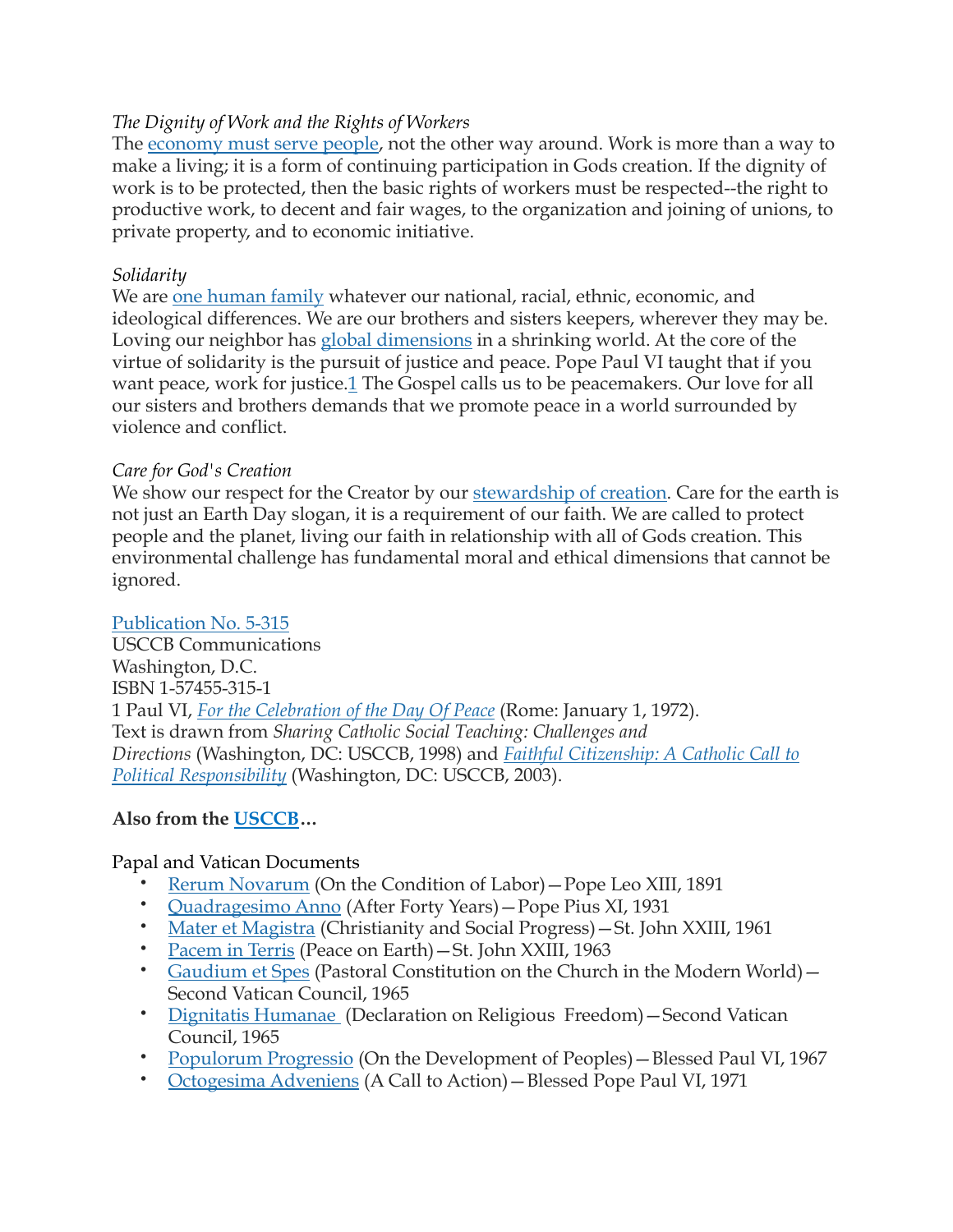- [Evangelii Nuntiandi](http://www.vatican.va/holy_father/paul_vi/apost_exhortations/documents/hf_p-vi_exh_19751208_evangelii-nuntiandi_en.html) (Evangelization in the Modern World)—Blessed Paul VI, 1975
- [Laborem Exercens](http://www.vatican.va/holy_father/john_paul_ii/encyclicals/documents/hf_jp-ii_enc_14091981_laborem-exercens_en.html) (On Human Work)—St. John Paul II, 1981
- [Sollicitudo Rei Socialis](http://www.vatican.va/holy_father/john_paul_ii/encyclicals/documents/hf_jp-ii_enc_30121987_sollicitudo-rei-socialis_en.html) (On Social Concern)—St. John Paul II, 1987
- [The Church and Racism: Towards a more fraternal society](http://www.ewtn.com/library/CURIA/PCJPRACI.HTM)—Pontifical Council for Justice and Peace, 1989
- [Centesimus Annus](http://www.vatican.va/holy_father/john_paul_ii/encyclicals/documents/hf_jp-ii_enc_01051991_centesimus-annus_en.html) (The Hundredth Year)—St. John Paul II, 1991
- [Veritatis splendor](http://www.vatican.va/holy_father/john_paul_ii/encyclicals/documents/hf_jp-ii_enc_06081993_veritatis-splendor_en.html) (The Splendor of Truth)—St. John Paul II, 1993
- [Evangelium Vitae](http://www.vatican.va/holy_father/john_paul_ii/encyclicals/documents/hf_jp-ii_enc_25031995_evangelium-vitae_en.html) (The Gospel of Life)—St. John Paul II, 1995
- [Dignitas Personae](http://www.vatican.va/roman_curia/congregations/cfaith/documents/rc_con_cfaith_doc_20081208_dignitas-personae_en.html) (The Dignity of a Person)—Congregation for the Doctrine of the Faith, 1998
- [Ecclesia in America](http://www.vatican.va/holy_father/john_paul_ii/apost_exhortations/documents/hf_jp-ii_exh_22011999_ecclesia-in-america_en.html) (The Church in America)—St. John Paul II, 1999
- [Fides et Ratio](http://www.vatican.va/holy_father/john_paul_ii/encyclicals/documents/hf_jp-ii_enc_15101998_fides-et-ratio_en.html) (Faith and Reason)—St. John Paul II, 1998
- [Doctrinal Note on Some Questions Regarding the Participation of Catholics in](http://www.vatican.va/roman_curia/congregations/cfaith/documents/rc_con_cfaith_doc_20021124_politica_en.html)  [Political Life](http://www.vatican.va/roman_curia/congregations/cfaith/documents/rc_con_cfaith_doc_20021124_politica_en.html) - Congregation for the Doctrine of the Faith, 2002
- [Compendium of the Social Doctrine of the Church](http://www.vatican.va/roman_curia/pontifical_councils/justpeace/documents/rc_pc_justpeace_doc_20060526_compendio-dott-soc_en.html)—Pontifical Council for Justice and Peace, 2004
- [Deus Caritas Est](http://www.vatican.va/holy_father/benedict_xvi/encyclicals/documents/hf_ben-xvi_enc_20051225_deus-caritas-est_en.html) (God Is Love)—Pope Benedict XVI, 2005
- [Sacramentum Caritatis](http://www.vatican.va/holy_father/benedict_xvi/apost_exhortations/documents/hf_ben-xvi_exh_20070222_sacramentum-caritatis_en.html#The_Eucharist,_a_mystery_to_be_offered_to_the_world) (The Eucharist as the Source and Summit of the Church's Life and Mission)—Pope Benedict XVI, 2007 (especially paragraphs 47, 49, 82-84, and 88-92)
- [Caritas in Veritate](http://www.vatican.va/holy_father/benedict_xvi/encyclicals/documents/hf_ben-xvi_enc_20090629_caritas-in-veritate_en.html) (Charity in Truth)—Pope Benedict XVI, 2009
- [Evangelii Gaudium](http://w2.vatican.va/content/francesco/en/apost_exhortations/documents/papa-francesco_esortazione-ap_20131124_evangelii-gaudium.html) (The Joy of the Gospel)—Pope Francis, 2013
- [Laudato Si'](http://w2.vatican.va/content/francesco/en/encyclicals/documents/papa-francesco_20150524_enciclica-laudato-si.html) (On Care for Our Common Home)—Pope Francis, 2015
- [Fratelli Tutti](https://www.vatican.va/content/francesco/en/encyclicals/documents/papa-francesco_20201003_enciclica-fratelli-tutti.html) (On Fraternity and Social Friendship)—Pope Francis, 2020

# **From the** *Compendium***…**

# AN INTEGRAL AND SOLIDARY HUMANISM

# a. **At the dawn of the Third Millennium**

**1.** *The Church moves further into the Third Millennium of the Christian era as a pilgrim people, guided by Christ, the "great Shepherd"* (*Heb* 13:20). He is the "Holy Door" (cf. *Jn* 10:9) through which we passed during the Great Jubilee of the year 2000[1]. Jesus Christ is the Way, the Truth and the Life (cf. *Jn* 14:6): contemplating the Lord's face, we confirm our faith and our hope in him, the one Saviour and goal of history.

*The Church continues to speak to all people and all nations, for it is only in the name of Christ that salvation is given to men and women.* Salvation, which the Lord Jesus obtained "at a price" (*1 Cor* 6:20; cf. *1 Pet* 1:18-19), is achieved in the new life that awaits the righteous after death, but it also permeates this world in the realities of the economy and labour, of technology and communications, of society and politics, of the international community and the relations among cultures and peoples. "Jesus came to bring integral salvation, one which embraces the whole person and all mankind, and opens up the wondrous prospect of divine filiation"[2].

**2.** *At the dawn of this Third Millennium, the Church does not tire of proclaiming the Gospel that brings salvation and genuine freedom also to temporal realities*. She is mindful of the solemn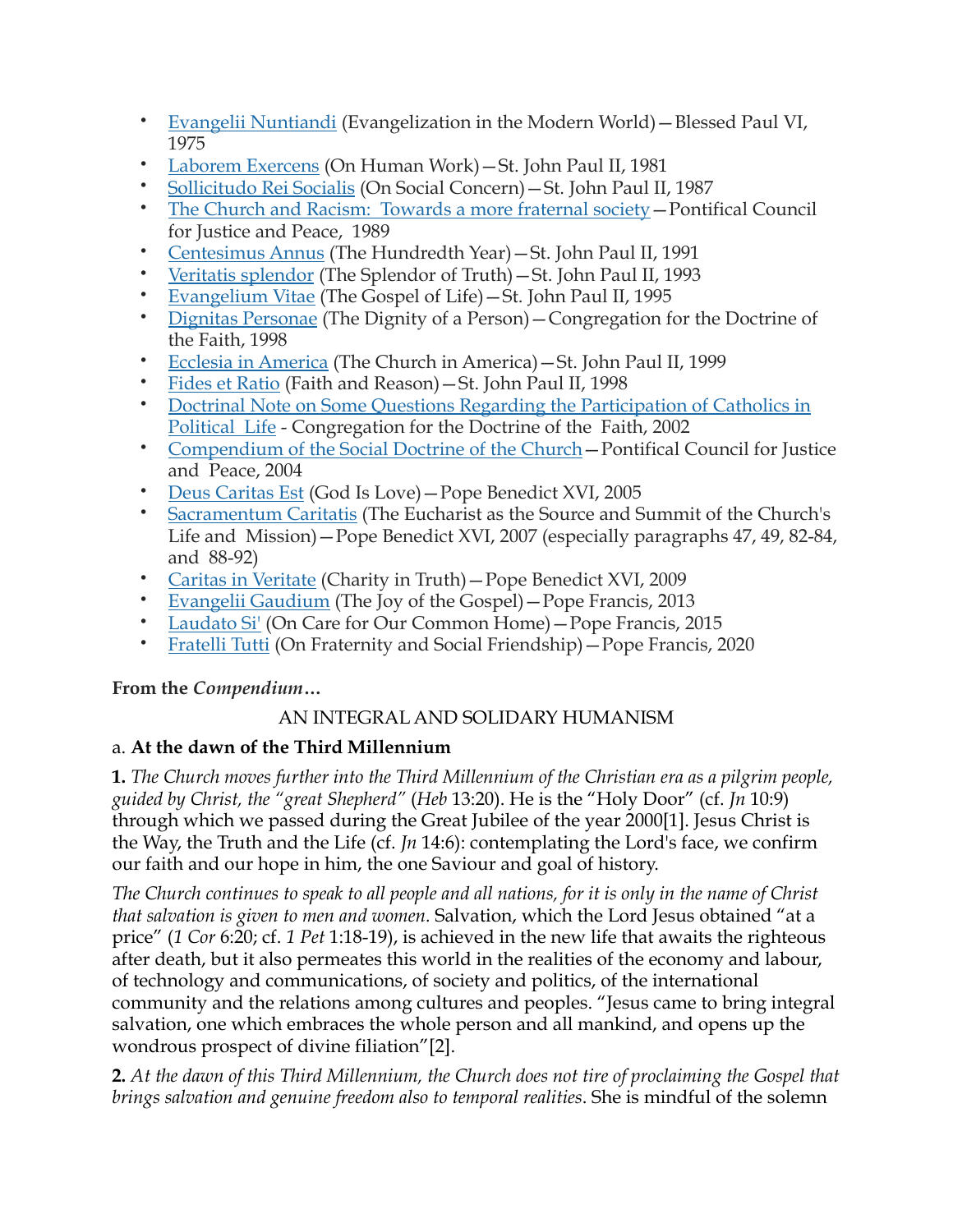exhortation given by Saint Paul to his disciple Timothy: "Preach the word, be urgent in season and out of season, convince, rebuke, and exhort, be unfailing in patience and in teaching. For the time is coming when people will not endure sound teaching, but having itching ears they will accumulate for themselves teachers to suit their own likings, and will turn away from listening to the truth and wander into myths. As for you, always be steady, endure suffering, do the work of an evangelist, fulfil your ministry" (*2 Tim* 4:2-5).

**3.** *To the people of our time, her travelling companions, the Church also offers her social doctrine*. In fact, when the Church "fulfils her mission of proclaiming the Gospel, she bears witness to man, in the name of Christ, to his dignity and his vocation to the communion of persons. She teaches him the demands of justice and peace in conformity with divine wisdom"[3]. *This doctrine has its own profound unity, which flows from Faith in a whole and complete salvation, from Hope in a fullness of justice, and from Love which makes all mankind truly brothers and sisters in Christ*: it is the expression of God's love for the world, which he so loved "that he gave his only Son" (*Jn* 3:16). The new law of love embraces the entire human family and knows no limits, since the proclamation of the salvation wrought by Christ extends "to the ends of the earth" (*Acts* 1:8).

**4.** *Discovering that they are loved by God, people come to understand their own transcendent dignity, they learn not to be satisfied with only themselves but to encounter their neighbour in a network of relationships that are ever more authentically human*. Men and women who are made "new" by the love of God are able to change the rules and the quality of relationships, transforming even social structures. They are people capable of bringing peace where there is conflict, of building and nurturing fraternal relationships where there is hatred, of seeking justice where there prevails the exploitation of man by man. Only love is capable of radically transforming the relationships that men maintain among themselves. This is the perspective that allows every person of good will to perceive the broad horizons of justice and human development in truth and goodness.

**5.** Love faces a vast field of work and the Church is eager to make her contribution with her social doctrine, which concerns the whole person and is addressed to all people. So many needy brothers and sisters are waiting for help, so many who are oppressed are waiting for justice, so many who are unemployed are waiting for a job, so many peoples are waiting for respect. "How can it be that even today there are still people dying of hunger? Condemned to illiteracy? Lacking the most basic medical care? Without a roof over their head? The scenario of poverty can extend indefinitely, if in addition to its traditional forms we think of its newer patterns. These latter often affect financially affluent sectors and groups which are nevertheless threatened by despair at the lack of meaning in their lives, by drug addiction, by fear of abandonment in old age or sickness, by marginalization or social discrimination ... And how can we remain indifferent to the prospect of an ecological crisis which is making vast areas of our planet uninhabitable and hostile to humanity? Or by the problems of peace, so often threatened by the spectre of catastrophic wars? Or by contempt for the fundamental human rights of so many people, especially children?"[4].

**6.** *Christian love leads to denunciation, proposals and a commitment to cultural and social projects; it prompts positive activity that inspires all who sincerely have the good of man at heart*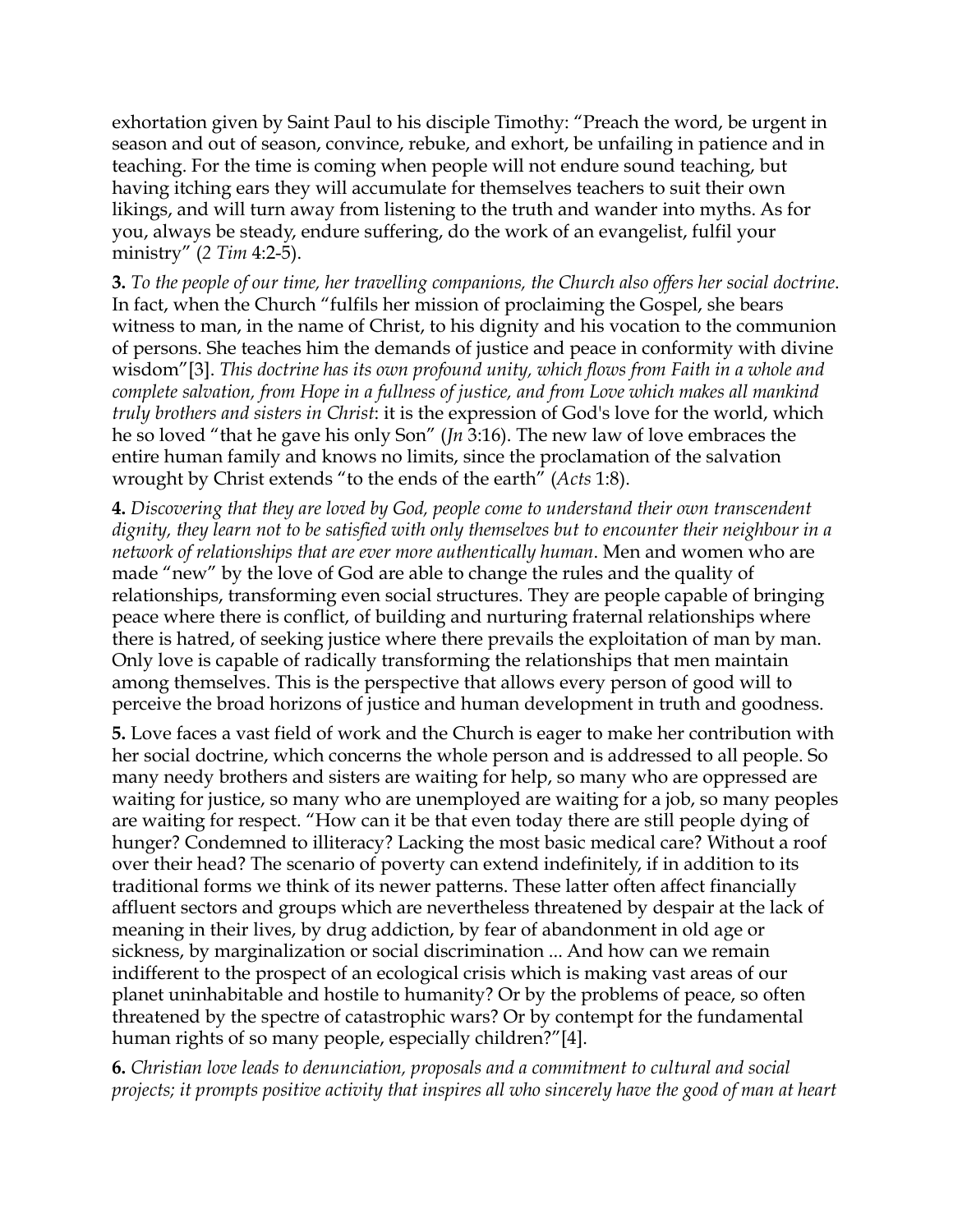*to make their contribution*. Humanity is coming to understand ever more clearly that it is linked by one sole destiny that requires joint acceptance of responsibility, a responsibility inspired by an integral and shared humanism. It sees that this mutual destiny is often conditioned and even imposed by technological and economic factors, and it senses the need for a greater moral awareness that will guide its common journey. Marvelling at the many innovations of technology, the men and women of our day strongly desire that progress be directed towards the true good of the humanity, both of today and tomorrow.

# b. **The significance of this document**

**7.** *The Christian knows that in the social doctrine of the Church can be found the principles for reflection, the criteria for judgment and the directives for action which are the starting point for the promotion of an integral and solidary humanism. Making this doctrine known constitutes, therefore, a genuine pastoral priority*, so that men and women will be enlightened by it and will be thus enabled to interpret today's reality and seek appropriate paths of action: "The teaching and spreading of her social doctrine are part of the Church's evangelizing mission"[5].

*It is in this light that the publication of a document providing the fundamental elements of the social doctrine of the Church, showing the relationship between this doctrine and the new evangelization*[6], *appeared to be so useful*. The Pontifical Council for Justice and Peace, which has drawn up the present document and is fully responsible for its content, prepared the text in a broad-based consultation with its own Members and Consulters, with different Dicasteries of the Roman Curia, with the Bishops' Conferences of various countries, with individual Bishops and with experts on the issues addressed.

**8.** This document intends to present in a complete and systematic manner, even if by means of an overview, the Church's social teaching, which is the fruit of careful Magisterial reflection and an expression of the Church's constant commitment in fidelity to the grace of salvation wrought in Christ and in loving concern for humanity's destiny. Herein the most relevant theological, philosophical, moral, cultural and pastoral considerations of this teaching are systematically presented as they relate to social questions. In this way, witness is borne to the fruitfulness of the encounter between the Gospel and the problems that mankind encounters on its journey through history. In studying this Compendium, it is good to keep in mind that the citations of Magisterial texts are taken from documents of differing authority. Alongside council documents and encyclicals there are also papal addresses and documents drafted by offices of the Holy See. As one knows, but it seems to bear repeating, the reader should be aware that different levels of teaching authority are involved. The document limits itself to putting forth the fundamental elements of the Church's social doctrine, leaving to Episcopal Conferences the task of making the appropriate applications as required by the different local situations[7].

**9.** *This document offers a complete overview of the fundamental framework of the doctrinal corpus of Catholic social teaching*. This overview allows us to address appropriately the social issues of our day, which must be considered as a whole, since they are characterized by an ever greater interconnectedness, influencing one another mutually and becoming increasingly a matter of concern for the entire human family. The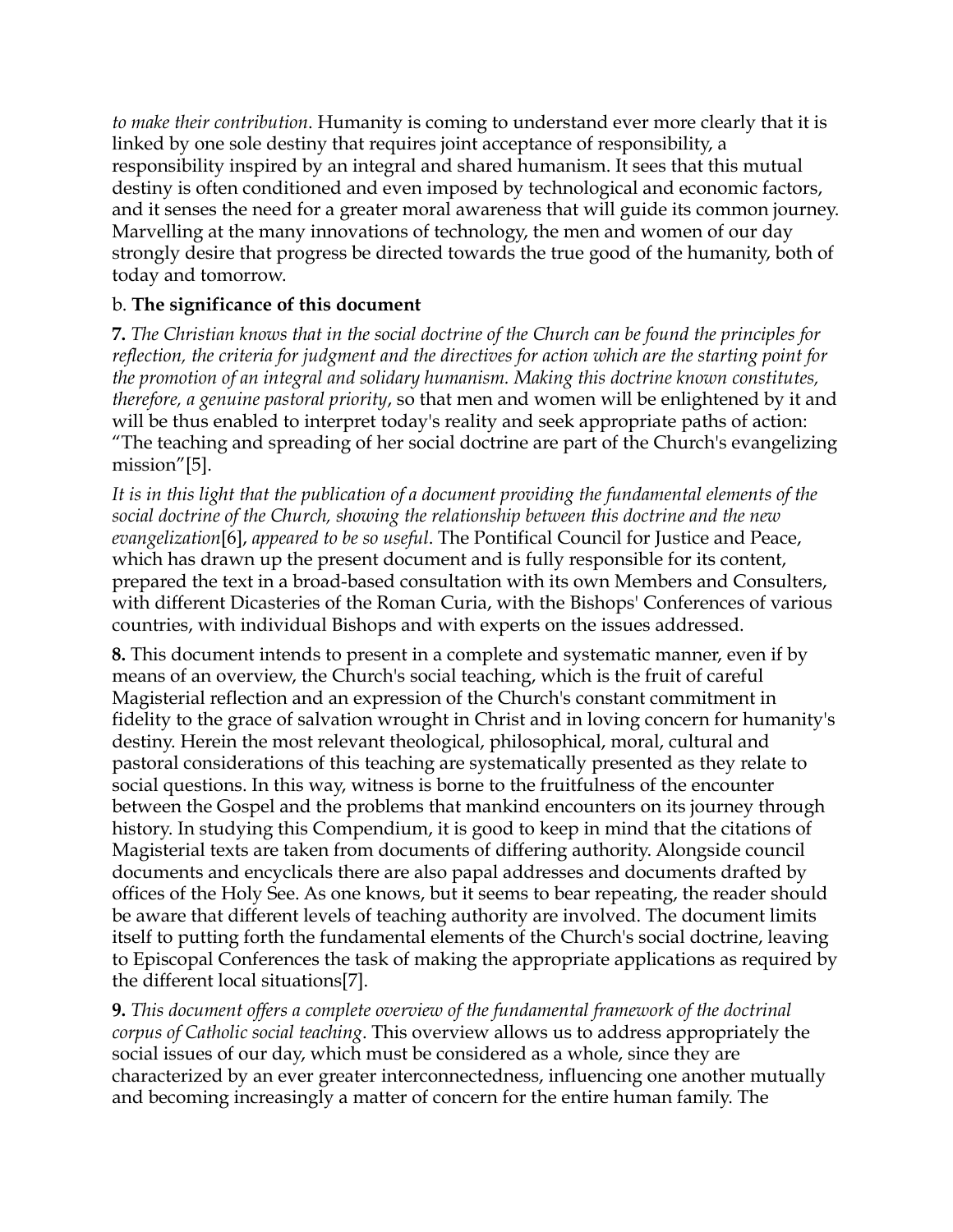exposition of the Church's social doctrine is meant to suggest a systematic approach for finding solutions to problems, so that discernment, judgment and decisions will correspond to reality, and so that solidarity and hope will have a greater impact on the complexities of current situations. These principles, in fact, are interrelated and shed light on one another mutually, insofar as they are an expression of Christian anthropology[8], fruits of the revelation of God's love for the human person. *However, it must not be forgotten that the passing of time and the changing of social circumstances will require a constant updating of the reflections on the various issues raised here, in order to interpret the new signs of the times.*

**10.** *The document is presented as an instrument for the moral and pastoral discernment of the complex events that mark our time; as a guide to inspire, at the individual and collective levels, attitudes and choices that will permit all people to look to the future with greater trust and hope*; as an aid for the faithful concerning the Church's teaching in the area of social morality.

From this there can spring new strategies suited to the demands of our time and in keeping with human needs and resources. But above all there can arise the motivation to rediscover the vocation proper to the different charisms within the Church that are destined to the evangelization of the social order, because "*all the members* of the Church are sharers in this secular dimension"[9]. In short, the text is proposed as an incentive for dialogue with all who sincerely desire the good of mankind.

**11.** *This document is intended first of all for Bishops, who will determine the most suitable methods for making it known and for interpreting it correctly*. It is in fact part of the Bishops' "*munus docendi*" to teach that "worldly things and human institutions are ordered, according to the plan of God the Creator, towards people's salvation, and that they can therefore make no small contribution to the building up of the Body of Christ" [10]. *Priests, men and women religious*, and, in general, *those responsible for formation* will find herein a guide for their teaching and a tool for their pastoral service. *The lay faithful*, who seek the Kingdom of God "by engaging in temporal affairs and directing them according to God's will"[11], will find in it enlightenment for their own specific mission. *Christian communities* will be able to look to this document for assistance in analyzing situations objectively, in clarifying them in the light of the unchanging words of the Gospel, in drawing principles for reflection, criteria for judgment and guidelines for action[12].

**12.** *This document is proposed also to the brethren of other Churches and Ecclesial Communities, to the followers of other religions, as well as to all people of good will who are committed to serving the common good*: may they receive it as the fruit of a universal human experience marked by countless signs of the presence of God's Spirit. It is a treasury of things old and new (cf. *Mt* 13:52), which the Church wishes to share, in thanksgiving to God, from whom comes "every good endowment and ever perfect gift" (*Jas* 1:17). It is a sign of hope in the fact that religions and cultures today show openness to dialogue and sense the urgent need to join forces in promoting justice, fraternity, peace and the growth of the human person.

The Catholic Church joins her own commitment to that made in the social field by other Churches and Ecclesial Communities, whether at the level of doctrinal reflection or at the practical level. Together with them, the Catholic Church is convinced that from the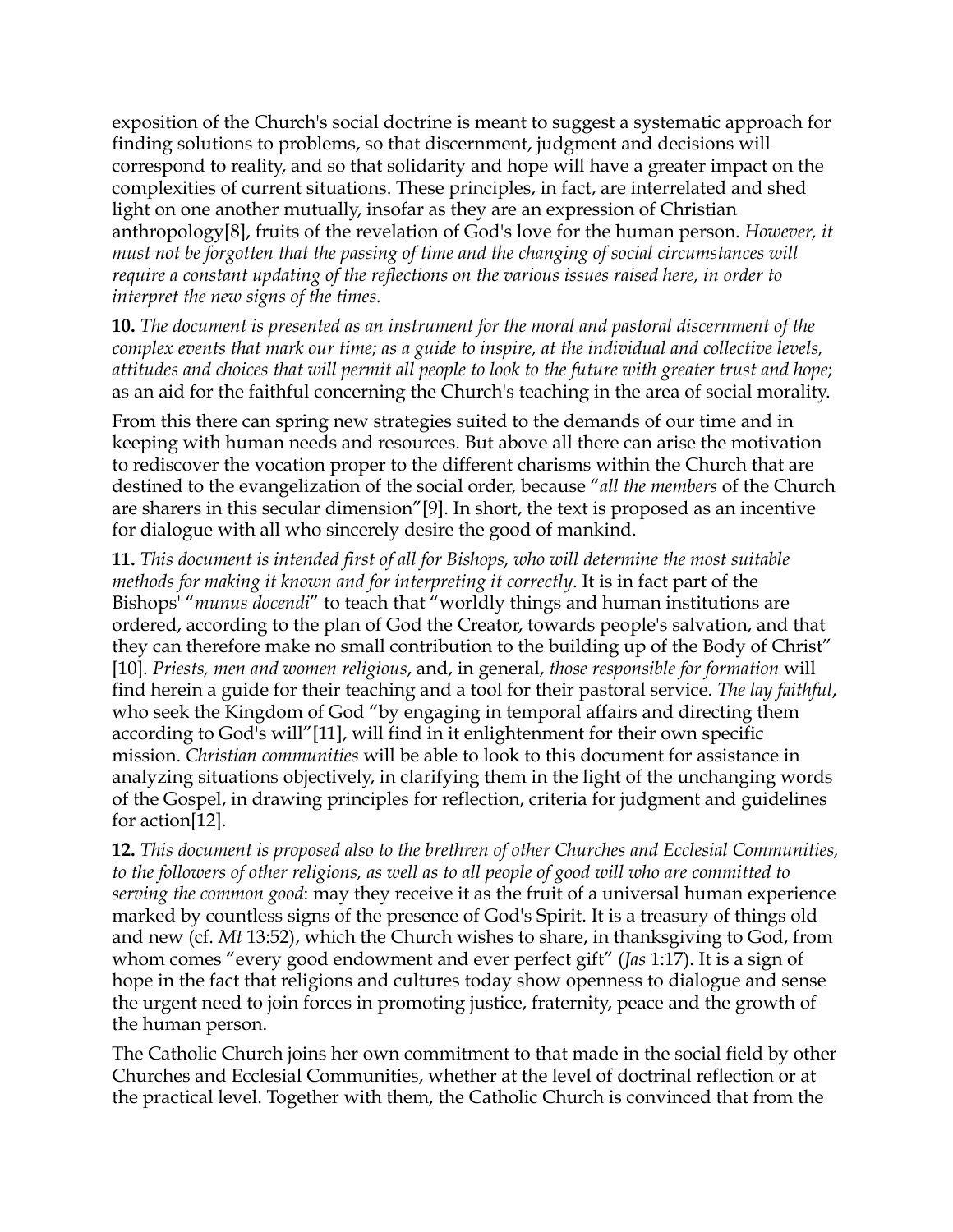common heritage of social teachings preserved by the living tradition of the people of God there will come motivations and orientations for an ever closer cooperation in the promotion of justice and peace[13].

# c. **At the service of the full truth about man**

**13.** *This document is an act of service on the part of the Church to the women and men of our time*, to whom she offers the legacy of her social doctrine, according to that style of dialogue by which God himself, in his only-begotten Son made man, "addresses men as his friends (cf. *Ex* 33:11; *Jn* 15:14-15) and moves among them (cf. *Bar* 3:38)"[14]. Drawing inspiration from the Pastoral Constitution *[Gaudium et Spes](https://www.vatican.va/archive/hist_councils/ii_vatican_council/documents/vat-ii_cons_19651207_gaudium-et-spes_en.html)*, this document too places "man considered whole and entire, with body and soul, heart and conscience, mind and will" [15] as the key to its whole exposition. In this perspective, the Church is "inspired by no earthly ambition and seeks but one solitary goal: to carry forward the work of Christ himself under the lead of the befriending Spirit. For Christ entered this world to bear witness to the truth, to save and not to sit in judgment, to serve and not to be served"[16].

**14.** *By means of the present document, the Church intends to offer a contribution of truth to the question of man's place in nature and in human society, a question faced by civilizations and cultures in which expressions of human wisdom are found*. Rooted in a past that is often thousands of years old and manifesting themselves in forms of religion, philosophy and poetic genius of every time and of every people, these civilizations and cultures offer their own interpretation of the universe and of human society, and seek an understanding of existence and of the mystery that surrounds it. Who am I? Why is there pain, evil, death, despite all the progress that has been made? What is the value of so many accomplishments if the cost has been unbearable? What will there be after this life? These are the basic questions that characterize the course of human life[17]. In this regard, we can recall the admonition *"Know yourself"*, carved on the temple portal at Delphi, which testifies to the basic truth that man, called to be set apart from the rest of creation, is *man* precisely because in his essence he is oriented to *knowing himself.*

**15.** *The direction that human existence, society and history will take depends largely on the answers given to the questions of man's place in nature and society; the purpose of the present document is to make a contribution to these answers.* The deepest meaning of human existence, in fact, is revealed in the free quest for that truth capable of giving direction and fullness to life. The aforementioned questions incessantly draw human intelligence and the human will to this quest. They are the highest expression of human nature, since they require a response that measures the depth of an individual's commitment to his own existence. Moreover, it is dealt here with *questions that are essentially religious*: "When the 'why of things' is investigated integrally with the search for the ultimate and exhaustive answer, then human reason reaches its apex and opens itself to religiousness. ... religiousness represents the loftiest expression of the human person, because it is the culmination of his rational nature. It springs from man's profound aspiration for truth and is at the basis of the free and personal search he makes for the divine"[18].

**16.** *The fundamental questions accompanying the human journey from the very beginning take on even greater significance in our own day, because of the enormity of the challenges, the novelty of the situations and the importance of the decisions facing modern generations*.